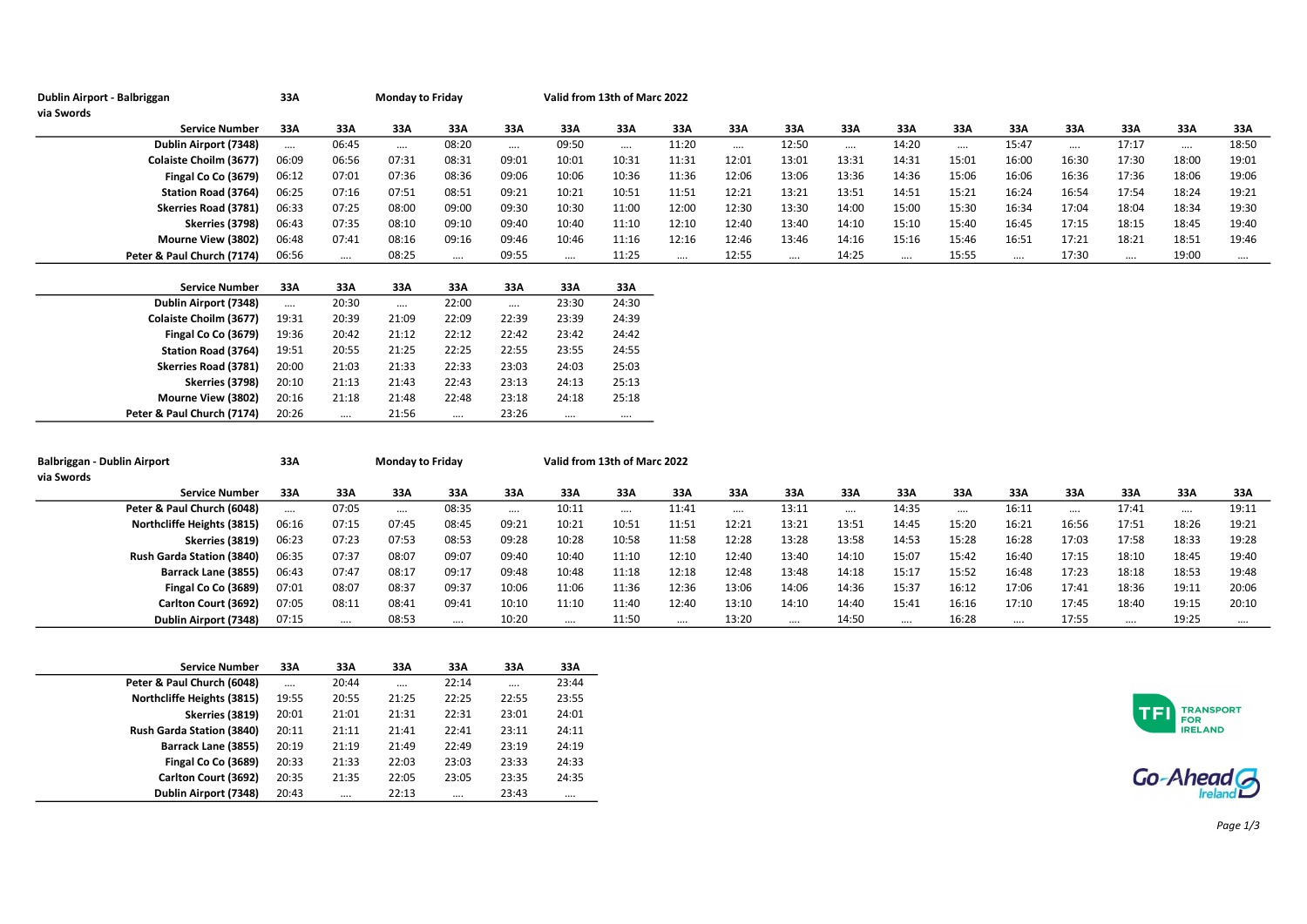| Dublin Airport - Balbriggan | 33A      |          | Saturday |          |          | Valid from 13th of Marc 2022 |       |          |          |          |       |          |          |          |          |          |          |          |
|-----------------------------|----------|----------|----------|----------|----------|------------------------------|-------|----------|----------|----------|-------|----------|----------|----------|----------|----------|----------|----------|
| via Swords                  |          |          |          |          |          |                              |       |          |          |          |       |          |          |          |          |          |          |          |
| <b>Service Number</b>       | 33A      | 33A      | 33A      | 33A      | 33A      | 33A                          | 33A   | 33A      | 33A      | 33A      | 33A   | 33A      | 33A      | 33A      | 33A      | 33A      | 33A      | 33A      |
| Dublin Airport (7348)       | 07:00    | $\cdots$ | 08:30    | $\cdots$ | 09:50    | $\cdots$                     | 11:20 | $\cdots$ | 12:50    | $\cdots$ | 14:20 | $\cdots$ | 15:50    | $\cdots$ | 17:20    | $\cdots$ | 18:50    | $\cdots$ |
| Colaiste Choilm (3677)      | 07:09    | 07:39    | 08:39    | 09:09    | 10:01    | 10:31                        | 11:31 | 12:01    | 13:01    | 13:31    | 14:31 | 15:01    | 16:01    | 16:31    | 17:31    | 18:01    | 19:01    | 19:39    |
| Fingal Co Co (3679)         | 07:12    | 07:42    | 08:42    | 09:12    | 10:06    | 10:36                        | 11:36 | 12:06    | 13:06    | 13:36    | 14:36 | 15:06    | 16:06    | 16:36    | 17:36    | 18:06    | 19:06    | 19:42    |
| <b>Station Road (3764)</b>  | 07:25    | 07:55    | 08:55    | 09:25    | 10:21    | 10:51                        | 11:51 | 12:21    | 13:21    | 13:51    | 14:51 | 15:21    | 16:21    | 16:51    | 17:51    | 18:21    | 19:21    | 19:55    |
| Skerries Road (3781)        | 07:33    | 08:03    | 09:03    | 09:33    | 10:30    | 11:00                        | 12:00 | 12:30    | 13:30    | 14:00    | 15:00 | 15:30    | 16:30    | 17:00    | 18:00    | 18:30    | 19:30    | 20:03    |
| Skerries (3798)             | 07:43    | 08:13    | 09:13    | 09:43    | 10:40    | 11:10                        | 12:10 | 12:40    | 13:40    | 14:10    | 15:10 | 15:40    | 16:40    | 17:10    | 18:10    | 18:40    | 19:40    | 20:13    |
| Mourne View (3802)          | 07:48    | 08:18    | 09:18    | 09:48    | 10:46    | 11:16                        | 12:16 | 12:46    | 13:46    | 14:16    | 15:16 | 15:46    | 16:46    | 17:16    | 18:16    | 18:46    | 19:46    | 20:18    |
| Peter & Paul Church (7174)  | $\cdots$ | 08:26    | $\cdots$ | 09:56    | $\cdots$ | 11:25                        |       | 12:55    | $\cdots$ | 14:25    |       | 15:55    | $\cdots$ | 17:25    | $\cdots$ | 18:55    | $\cdots$ | 20:26    |
|                             |          |          |          |          |          |                              |       |          |          |          |       |          |          |          |          |          |          |          |
| <b>Service Number</b>       | 33A      | 33A      | 33A      | 33A      | 33A      | 33A                          |       |          |          |          |       |          |          |          |          |          |          |          |
| Dublin Airport (7348)       | 20:30    | $\cdots$ | 22:00    | $\cdots$ | 23:30    | 24:30                        |       |          |          |          |       |          |          |          |          |          |          |          |
| Colaiste Choilm (3677)      | 20:39    | 21:09    | 22:09    | 22:39    | 23:39    | 24:39                        |       |          |          |          |       |          |          |          |          |          |          |          |
| Fingal Co Co (3679)         | 20:42    | 21:12    | 22:12    | 22:42    | 23:42    | 24:42                        |       |          |          |          |       |          |          |          |          |          |          |          |
| <b>Station Road (3764)</b>  | 20:55    | 21:25    | 22:25    | 22:55    | 23:55    | 24:55                        |       |          |          |          |       |          |          |          |          |          |          |          |
| Skerries Road (3781)        | 21:03    | 21:33    | 22:33    | 23:03    | 24:03    | 25:03                        |       |          |          |          |       |          |          |          |          |          |          |          |
| Skerries (3798)             | 21:13    | 21:43    | 22:43    | 23:13    | 24:13    | 25:13                        |       |          |          |          |       |          |          |          |          |          |          |          |
| Mourne View (3802)          | 21:18    | 21:48    | 22:48    | 23:18    | 24:18    | 25:18                        |       |          |          |          |       |          |          |          |          |          |          |          |

Peter & Paul Church (7174) …. 21:56 …. 23:26 …. ….

| Balbriggan - Dublin Airport      | 33A      |          | Saturday |          |          | Valid from 13th of Marc 2022 |          |          |          |          |          |          |          |          |       |            |                              |          |
|----------------------------------|----------|----------|----------|----------|----------|------------------------------|----------|----------|----------|----------|----------|----------|----------|----------|-------|------------|------------------------------|----------|
| via Swords                       |          |          |          |          |          |                              |          |          |          |          |          |          |          |          |       |            |                              |          |
| <b>Service Number</b>            | 33A      | 33A      | 33A      | 33A      | 33A      | 33A                          | 33A      | 33A      | 33A      | 33A      | 33A      | 33A      | 33A      | 33A      | 33A   | 33A        | 33A                          | 33A      |
| Peter & Paul Church (6048)       | $\cdots$ | 07:14    | $\cdots$ | 08:44    | $\cdots$ | 10:11                        | $\cdots$ | 11:41    | $\cdots$ | 13:11    | $\cdots$ | 14:41    | $\cdots$ | 16:11    |       | 17:41      | $\cdots$                     | 19:14    |
| Northcliffe Heights (3815)       | 06:25    | 07:25    | 07:55    | 08:55    | 09:21    | 10:21                        | 10:51    | 11:51    | 12:21    | 13:21    | 13:51    | 14:51    | 15:21    | 16:21    | 16:51 | 17:51      | 18:21                        | 19:25    |
| Skerries (3819)                  | 06:31    | 07:31    | 08:01    | 09:01    | 09:28    | 10:28                        | 10:58    | 11:58    | 12:28    | 13:28    | 13:58    | 14:58    | 15:28    | 16:28    | 16:58 | 17:58      | 18:28                        | 19:31    |
| <b>Rush Garda Station (3840)</b> | 06:41    | 07:41    | 08:11    | 09:11    | 09:40    | 10:40                        | 11:10    | 12:10    | 12:40    | 13:40    | 14:10    | 15:10    | 15:40    | 16:40    | 17:10 | 18:10      | 18:40                        | 19:41    |
| Barrack Lane (3855)              | 06:49    | 07:49    | 08:19    | 09:19    | 09:48    | 10:48                        | 11:18    | 12:18    | 12:48    | 13:48    | 14:18    | 15:18    | 15:48    | 16:48    | 17:18 | 18:18      | 18:48                        | 19:49    |
| Fingal Co Co (3689)              | 07:03    | 08:03    | 08:33    | 09:33    | 10:06    | 11:06                        | 11:36    | 12:36    | 13:06    | 14:06    | 14:36    | 15:36    | 16:06    | 17:06    | 17:36 | 18:36      | 19:06                        | 20:03    |
| Carlton Court (3692)             | 07:05    | 08:05    | 08:35    | 09:35    | 10:10    | 11:10                        | 11:40    | 12:40    | 13:10    | 14:10    | 14:40    | 15:40    | 16:10    | 17:10    | 17:40 | 18:40      | 19:10                        | 20:05    |
| Dublin Airport (7348)            | 07:13    | $\cdots$ | 08:43    | $\cdots$ | 10:20    | $\cdots$                     | 11:50    | $\cdots$ | 13:20    | $\cdots$ | 14:50    | $\cdots$ | 16:20    | $\cdots$ | 17:50 | $\cdots$   | 19:20                        | $\cdots$ |
|                                  |          |          |          |          |          |                              |          |          |          |          |          |          |          |          |       |            |                              |          |
| <b>Service Number</b>            | 33A      | 33A      | 33A      | 33A      | 33A      | 33A                          |          |          |          |          |          |          |          |          |       |            |                              |          |
| Peter & Paul Church (6048)       | $\cdots$ | 20:44    | $\cdots$ | 22:14    | $\cdots$ | 23:44                        |          |          |          |          |          |          |          |          |       |            |                              |          |
| Northcliffe Heights (3815)       | 19:55    | 20:55    | 21:25    | 22:25    | 22:55    | 23:55                        |          |          |          |          |          |          |          |          |       |            |                              |          |
| Skerries (3819)                  | 20:01    | 21:01    | 21:31    | 22:31    | 23:01    | 24:01                        |          |          |          |          |          |          |          |          |       | <b>TFI</b> | TRANSPORT                    |          |
| <b>Rush Garda Station (3840)</b> | 20:11    | 21:11    | 21:41    | 22:41    | 23:11    | 24:11                        |          |          |          |          |          |          |          |          |       |            | <b>FOR</b><br><b>IRELAND</b> |          |
| Barrack Lane (3855)              | 20:19    | 21:19    | 21:49    | 22:49    | 23:19    | 24:19                        |          |          |          |          |          |          |          |          |       |            |                              |          |
| Fingal Co Co (3689)              | 20:33    | 21:33    | 22:03    | 23:03    | 23:33    | 24:33                        |          |          |          |          |          |          |          |          |       |            |                              |          |
| Carlton Court (3692)             | 20:35    | 21:35    | 22:05    | 23:05    | 23:35    | 24:35                        |          |          |          |          |          |          |          |          |       |            | $Go$ -Ahead                  |          |
| Dublin Airport (7348)            | 20:43    | $\cdots$ | 22:13    |          | 23:43    | $\cdots$                     |          |          |          |          |          |          |          |          |       |            |                              |          |